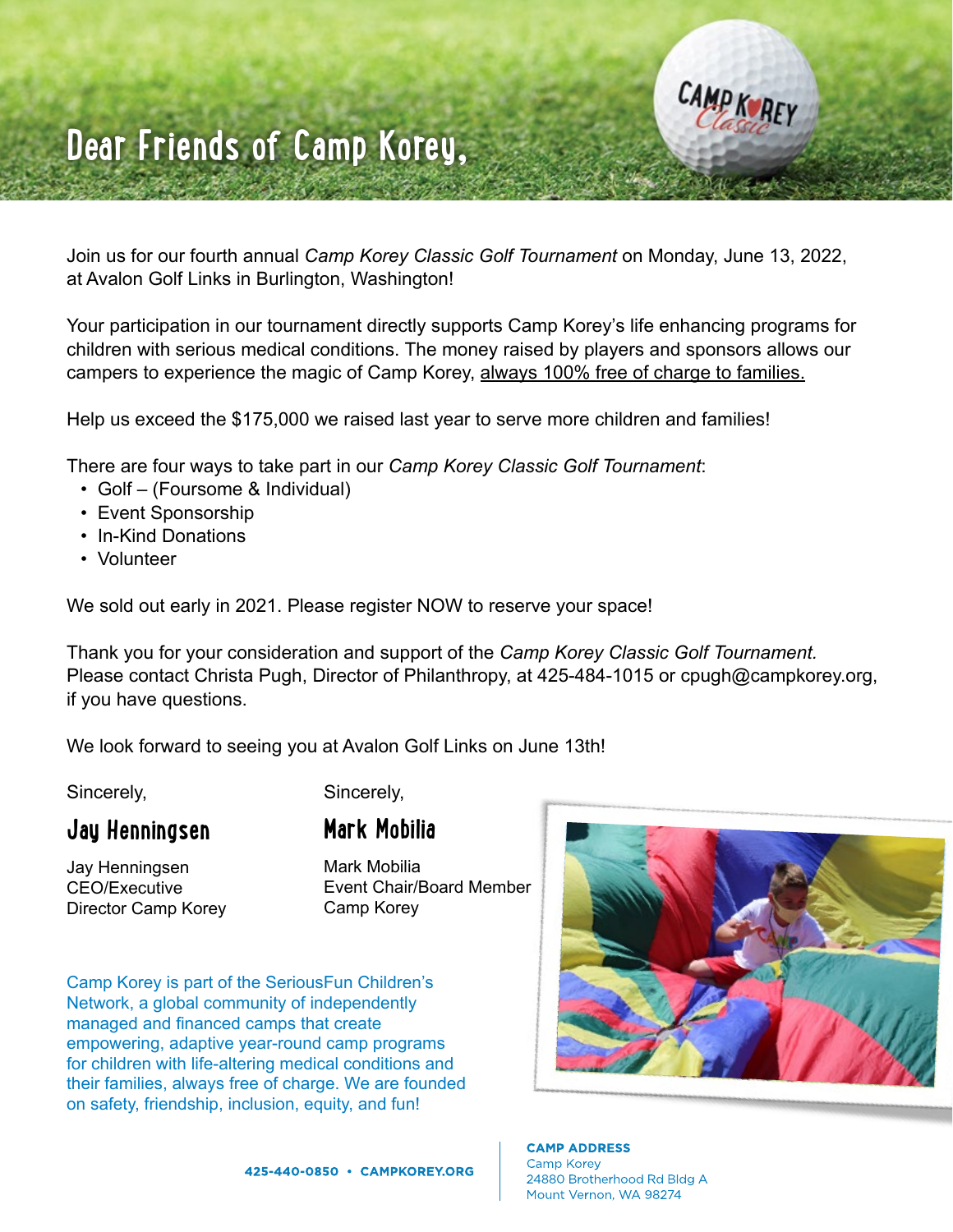# **Camp Korey Classic Monday June 13, 2022**



### **JOIN US FOR A PAR-TEE!**

**Grab your clubs and join us for a fun-filled day at Avalon Golf Links in Burlington, WA benefiting Camp Korey campers and families!**

#### **Monday June 13, 2022 @ Avalon Golf Links**

19345 Kelleher Rd, Burlington, WA 98233

Check-in: 8:30 AM Shotgun Scramble Start: 10:00 AM Awards Dinner to Follow

**Individuals \$200 Foursome** 

**\$800**

Your day of fun includes:

- **18 Holes of Golf**
- **Hole Contests**
- **Prizes**
- **Complimentary Refreshments**
- **Golfer Appreciation Swagbag**
- **Green Fees**
- **Golf Carts**
- **"It's Fore the Kids" Package**
- **Awards Dinner**

## **SPONSORSHIP OPPORTUNITIES**

| <b>TITLE SPONSOR</b>                                                                                                                                                                | <b>OPENING CEREMONY</b> | <b>DINNER SPONSOR</b>    |  |  |
|-------------------------------------------------------------------------------------------------------------------------------------------------------------------------------------|-------------------------|--------------------------|--|--|
| \$20,000                                                                                                                                                                            | <b>SPONSOR \$15,000</b> | \$10,000                 |  |  |
| <b>DRIVING RANGE</b>                                                                                                                                                                | <b>HOLE SPONSOR</b>     | <b>HALF HOLE SPONSOR</b> |  |  |
| <b>SPONSOR \$5,000</b>                                                                                                                                                              | \$2,500                 | \$1,000                  |  |  |
| For more information on sponsorship benefits see the<br>Sponsorship Registration form or contact Christa Pugh,<br>Director of Philanthropy at 425-484-1015 /<br>cpugh@campkorey.org | CAMP K∙REY              |                          |  |  |

**WWW.CAMPKOREY.ORG**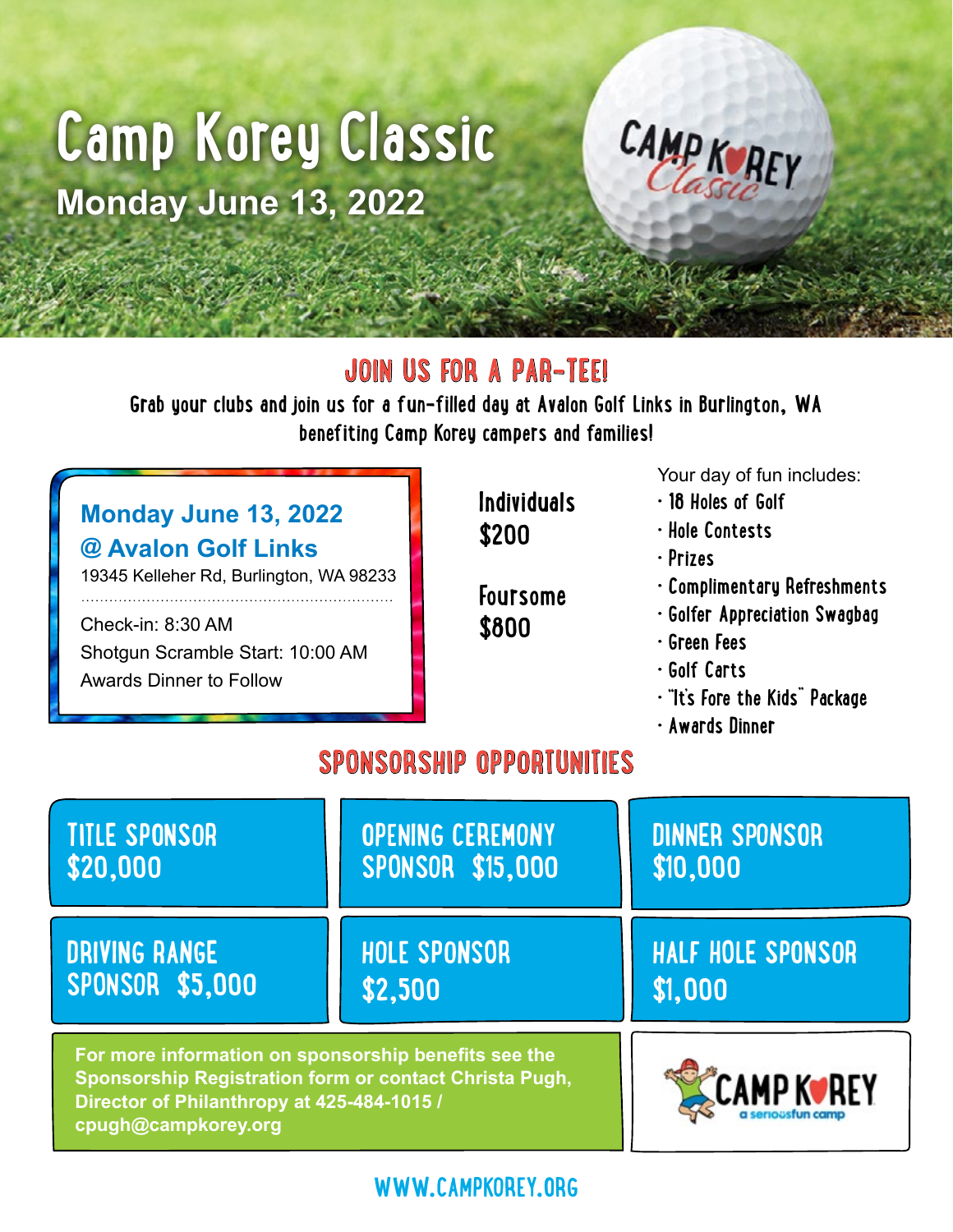## **Camp Korey Classic GOLFER REGISTRATION**



#### **We sold out early last year. Please register NOW to reserve your space!**

| <b>Monday June 13, 2022</b> |
|-----------------------------|
| @ Avalon Golf Links         |

19345 Kelleher Rd, Burlington, WA 98233

Check-in: 8:30 AM Shotgun Scramble Start: 10:00 AM Awards Dinner to Follow

**Individuals \$200**

**Foursome \$800**

Your day of fun includes:

- **18 Holes of Golf**
- **Hole Contests**
- **Prizes**
- **Complimentary Refreshments**
- **Golfer Appreciation Swagbag**
- **Green Fees**
- **Golf Carts**
- **"It's Fore the Kids" Package**
- **Awards Dinner**

#### **Complete this form and return to cpugh@campkorey.org by Friday, April 29, 2022**

| <b>Golfer Name</b>                                                                                                         | <b>Email</b> |  | <b>Phone</b> |  |
|----------------------------------------------------------------------------------------------------------------------------|--------------|--|--------------|--|
| <u> 1999 - Jan James Alexander (f. 1989)</u>                                                                               |              |  |              |  |
|                                                                                                                            |              |  |              |  |
| <u> 1989 - Andrea Stadt Britain, amerikansk politiker (d. 1989)</u>                                                        |              |  |              |  |
| <u> 1999 - Johann Stone, Amerikaansk politiker († 1908)</u><br><u> 1989 - Johann Stein, Amerikaansk politiker (* 1908)</u> |              |  |              |  |
|                                                                                                                            |              |  |              |  |
|                                                                                                                            |              |  |              |  |
|                                                                                                                            |              |  |              |  |
|                                                                                                                            |              |  |              |  |
|                                                                                                                            |              |  |              |  |
| Email me $\Box$ an invoice $\Box$ Secure online payment link OR $\Box$ Foursome is included in my sponsorship              |              |  |              |  |
| $\Box$ Check here if you would like to get extra steps in and walk the course. (Golf carts are limited)                    |              |  |              |  |
|                                                                                                                            |              |  |              |  |
| Thank you for supporting campers with life-altering medical conditions and their families!                                 |              |  |              |  |
| Please submit golfer names by Friday, April 29, 2022.                                                                      |              |  |              |  |

For more information contact Christa Pugh, Director of Philanthropy at 425-484-1015 / cpugh@campkorey.org.

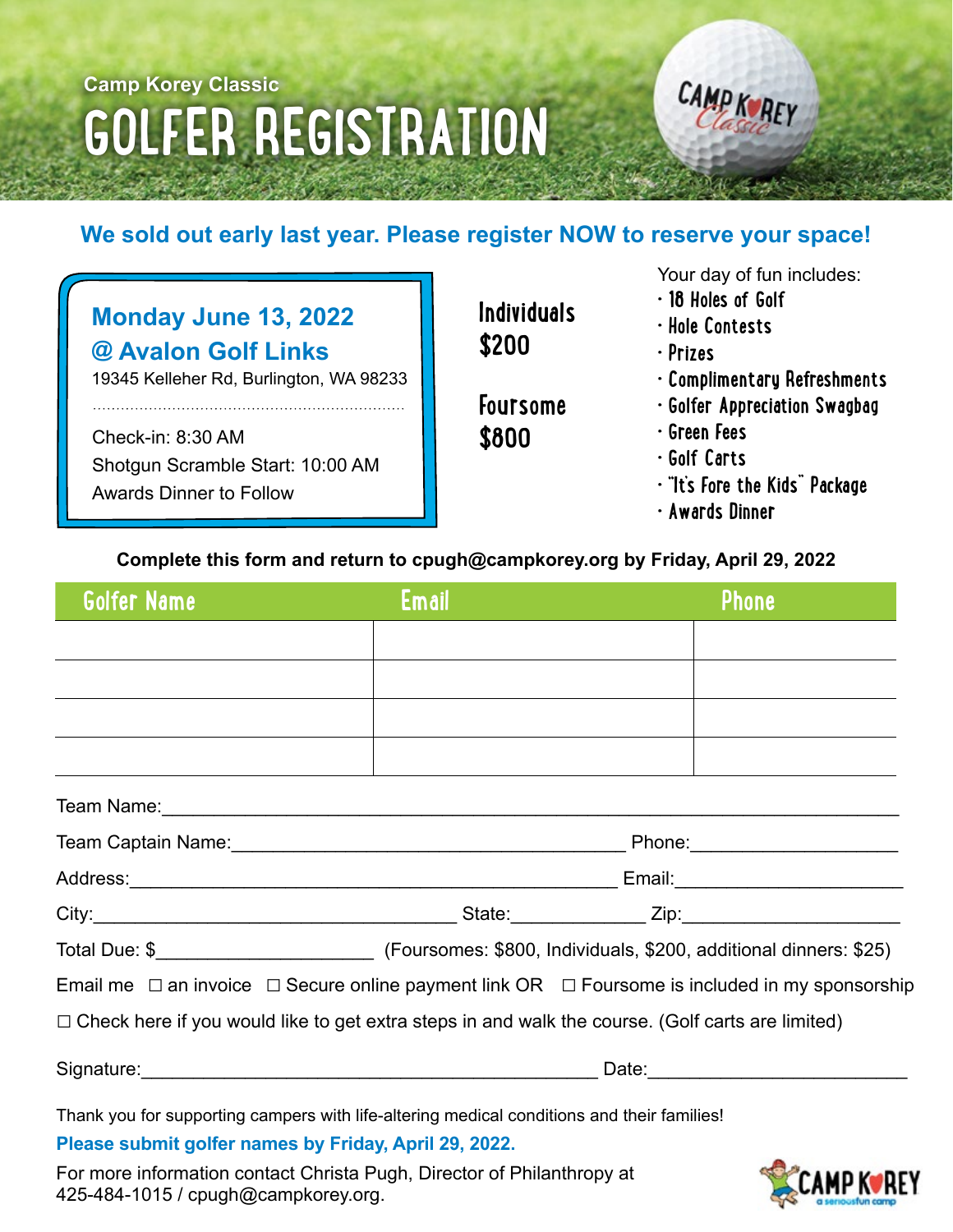## **Camp Korey Classic SPONSORSHIP REGISTRATION**

CAMP K REY

#### **Monday June 13, 2022 @ Avalon Golf Links**

Check-in: 8:30 AM Shotgun Scramble Start: 10:00 AM Awards Dinner to Follow

| <b>SPONSORSHIP</b><br><b>OPPORTUNITIES</b>   | <b>TITLE</b>       | <b>OPENING</b><br><b>CEREMONY</b> | <b>DINNER</b>       | CART,<br><b>DRIVING RANGE,</b><br><b>PUTTING</b><br>& CHIPPING | HOLE                         | <b>HALF</b><br>HOLE   | TOURNAMENT<br><b>FOURSOME</b> |
|----------------------------------------------|--------------------|-----------------------------------|---------------------|----------------------------------------------------------------|------------------------------|-----------------------|-------------------------------|
| Level & Benefits                             | \$20,000           | \$15,000                          | \$10,000            | \$5,000                                                        | \$2,500                      | \$1,000               | \$800                         |
| <b>Golf Foursome</b>                         | $\overline{2}$     | 2                                 | 1                   | 1                                                              | 1                            |                       | 1                             |
| Custom Blog Post:<br><b>Benefits of Golf</b> | Logo &<br>Link     |                                   |                     |                                                                |                              |                       |                               |
| <b>Website Recognition</b>                   | Logo               | Logo                              | Name                | Name                                                           | Name                         | Name                  |                               |
| <b>Official Course Banner</b>                | Logo               | Logo                              |                     |                                                                |                              |                       |                               |
| <b>Promotional Material</b><br>Recognition   | Logo               | Logo                              | Logo                | Logo                                                           | Logo                         |                       |                               |
| Course Signage                               | Tee Box &<br>Carts | Tee Box &<br>Carts                | Dinner &<br>Tee Box | Carts,<br>Driving Range,<br>Putting<br>or Chipping             | Tee Box<br><b>or</b><br>Hole | Tee Box<br>or<br>Hole |                               |
| Course Map                                   | Logo               | Logo                              | Logo                | Logo                                                           | Logo                         |                       |                               |
| <b>Rugingee Namo:</b>                        |                    |                                   |                     |                                                                | Snoneor Lavel                |                       |                               |

|                       | Sponsor Level: __________________ |                                                                      |  |
|-----------------------|-----------------------------------|----------------------------------------------------------------------|--|
|                       |                                   |                                                                      |  |
|                       |                                   |                                                                      |  |
|                       |                                   |                                                                      |  |
| Total Sponsorship: \$ |                                   | Please email me: $\Box$ an invoice $\Box$ Secure online payment link |  |
| Signature:            | Date:                             |                                                                      |  |

Thank you for supporting campers with life-altering medical conditions and their families.

Please complete form and return to cpugh@campkorey.org

**Please submit company logo & list of golfers (full name, email, phone) by Friday, April 29, 2022.** Logo format: High resolution JPEG, PDF or EPS. Any questions call Christa Pugh, Director of Philanthropy at 425-484-1015.